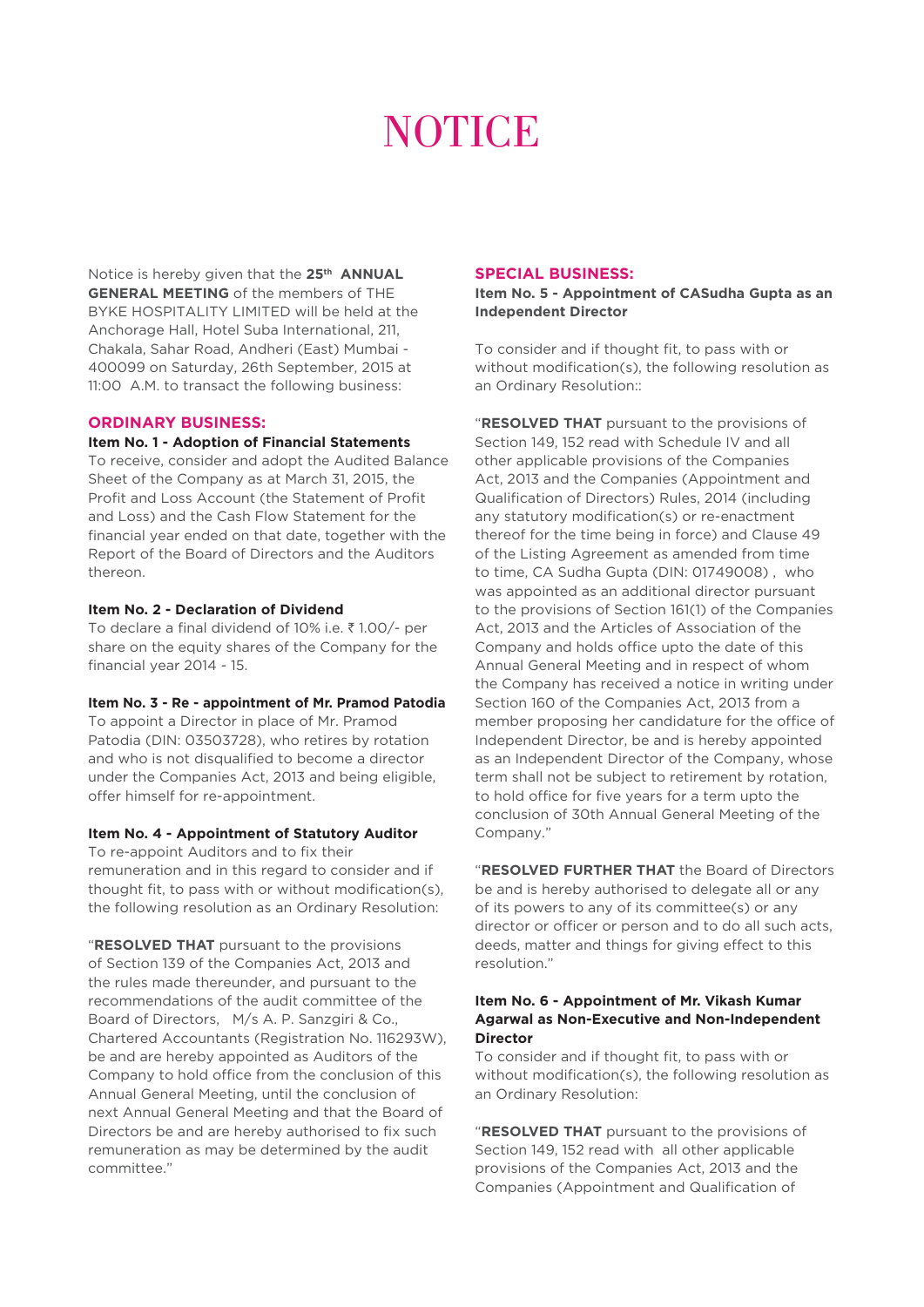

Directors) Rules, 2014 (including any statutory modification(s) or re-enactment thereof for the time being in force) and Clause 49 of the Listing Agreement as amended from time to time, Mr. Vikash Kumar Agarwal (DIN: 03543788), who was appointed as an additional director pursuant to the provisions of Section 161(1) of the Companies Act, 2013 and the Articles of Association of the Company and holds office upto the date of this Annual General Meeting and in respect of whom the Company has received a notice in writing under Section 160 of the Companies Act, 2013 from a member proposing his candidature for the office of Director, liable to retire by rotation, be and is hereby appointed as a Director under the category of Non-Executive Non-Independent Director of the Company."

"**RESOLVED FURTHER THAT** the Board of Directors be and is hereby authorised to delegate all or any of its powers to any of its committee(s) or any director or officer or person and to do all such acts, deeds, matter and things for giving effect to this resolution."

#### **Item No. 7- Maintenance of the Register of Members and related books at a place other than the Registered Office of the Company**

To consider and if thought fit, to pass with or without modification(s), the following resolution as a Special Resolution:

"**RESOLVED THAT** pursuant to the provisions of Section 94 and all other applicable provisions, if any, of the Companies Act, 2013, the Company hereby approves that the register of members and index of members , register and index of debenture holders, register and index of any other Security holders, Register of Renewed and Duplicate Shares / Debentures / Securities Certificates, Register of Sweat Equity Shares, Register of ESOP, and other shares related documents and books be kept at the registered office of the Company's Registrar and Transfer Agents viz. Sharepro Services (India) Private Limited, situated at, 13AB, Samhita Warehousing Complex, Second Floor, Sakinaka Telephone Exchange Lane, Off AndheriKurla Road, Sakinaka, Andheri (East), Mumbai – 400 072.

**RESOLVED FURTHER THAT** the Registers, Indexes, Returns, documents etc. as aforesaid be kept open for inspection between the hours of 2.00 p.m. and 4.00 p.m. on any working day of the Registrars except when the Registers and Books are closed."

#### **NOTES**

- **1. A MEMBER ENTITLED TO ATTEND AND VOTE AT THE MEETING IS ENTITLED TO APPOINT A PROXY TO ATTEND AND VOTE INSTEAD OF HIMSELF /HERSELF AND SUCH PROXY NEED NOT BE A MEMBER OF THE COMPANY.** The proxy form in order to be effective should be duly completed and deposited at the registered office of the company not less than 48 hours before the commencement of the meeting. Proxies submitted on behalf of limited companies, societies, etc., must be supported by appropriate resolutions / authority, as applicable. A person can act as a proxy on behalf of the members not exceeding fifty and holding in the aggregate not more than 10% of the total share capital of the Company carrying voting rights. A member holding more than 10% of the total share capital of the Company carrying voting rights may appoint a single person as a proxy and such person shall not act as proxy for other person or member.
- 2. Members / Proxies should bring the duly filled Attendance Slip attached herewith to attend the meeting.
- 3. The Explanatory Statement pursuant to Section 102 of the Companies Act, 2013 in respect of Special Business as set above to be transacted at the Meeting is annexed hereto and forms part of this Notice.
- 4. The Register of Members and Share Transfer Books of the Company will remain closed from September 21, 2015 to September 26, 2015 (Both days inclusive) in terms of the provisions of Section 91 of the Companies Act, 2013 and the applicable clauses of the Listing Agreement entered into with the Stock Exchanges.
- 5. Subject to the provisions of the Companies Act, 2013, the dividend as recommended by the Board of Directors, if declared at the Annual General Meeting, will be paid within a period of 30 days from the date of declaration as follows:
	- a. For shares held in physical form to those members whose names appear in the Register of Members on the close of the day on September 20, 2015; and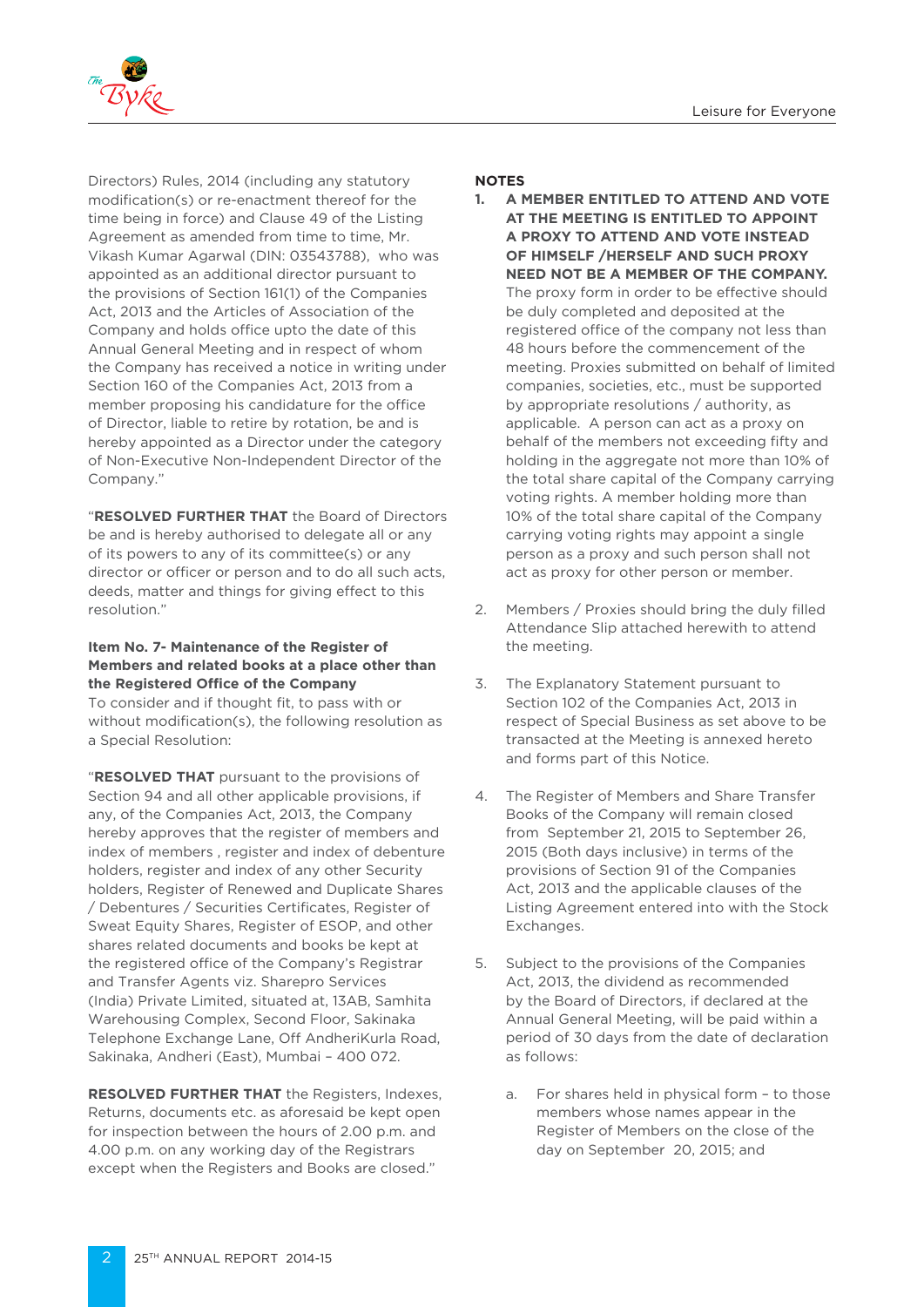- b. For shares held in dematerialised form to those beneficiaries, whose names are furnished by the National Securities Depository Limited and Central Depository Services (India) Limited as beneficial owners on the close of the day on September 20, 2015.
- 6. All members are requested to intimate changes, if any, in their registered address, immediately to the Registrar & Transfer Agents, Sharepro Services (India) Private Limited or to their depository participants in case shares are held in depository form.
- 7. In case of joint holders attending the Meeting, only such joint holder who is higher in the order of names will be entitled to vote.
- 8. All documents referred to in the notice are open for inspection at the registered office of the company during office hours.
- 9. As a measure to save the cost, copies, of the annual report will not be distributed at the Annual General Meeting. Members are therefore requested to bring their copies of the annual report to the meeting.
- 10. Members desirous of obtaining any information concerning the accounts and operations of the company are requested to send their queries at least seven days before the date of the Meeting of the company so that the information required may be made available at the meeting.
- 11. Members are requested to bring the Attendance Slip sent herewith duly filled for attending the Meeting along with photo identity proof.
- 12. Pursuant to provisions of Section 205A of the Companies Act, 1956, (corresponding Section 124 of the Companies Act, 2013) all dividends remaining unclaimed after the prescribed period of seven years shall be transferred to the "Investor Education and Protection Fund" (IEPF). Members who have not encashed their dividend warrants are requested to correspond with RTA or the Company. It is requested to note that once unclaimed dividend is transferred to IEPF pursuant to Section 205C of the Companies Act, 1956, no further claim shall be entertained. Information in respect of such unclaimed dividend when due for transfer

to IEPF of Government of India including the unclaimed amount since 2007, are given in the Corporate Governance Report.

- 13. The Securities and Exchange Board of India (SEBI) has made it mandatory for all companies to use the bank account details furnished by the depositories for depositing dividends. Dividend will be credited to the Members' bank account through NECS wherever complete core banking details are available with the Company. In cases where the core banking details are not available, dividend warrants will be issued to the Members with bank details printed thereon as available in the Company's records.
- 14. Brief resume of all Directors including those proposed to be re-appointed, nature of their expertise in specific functional areas, names of companies in which they hold directorships and memberships/chairmanships of Board Committees, shareholding and relationships between directors inter-se as stipulated under Clause 49 of the Listing Agreement with the Stock Exchanges in India, are annexed.
- 15. The Board of Directors request the shareholders to kindly register their email id with the Company /Registrar and Share Transfer Agent to implement the 'Go Green Initiative' started by the Ministry of Corporate Affairs and to enable us to send the communications/information's/ Annual Reports to the shareholders thus making the process much faster.
- 16. Pursuant to Section 101 and Section 136 of the Companies Act, 2013 read with relevant Companies (Management and Administration Rules), 2014, companies can serve Annual Reports and other communications through electronic mode to those Members who have registered their e-mail address either with the Company or with the Depository. Members who have not registered their e-mail address with the Company are requested to submit their request with their valid e-mail address to M/s Sharepro Services (India) Private Limited. Members holding shares in demat form are requested to register/update their e-mail address with their Depository Participant(s) directly. Members of the Company, who have registered their email-address, are entitled to receive such communication in physical form upon request.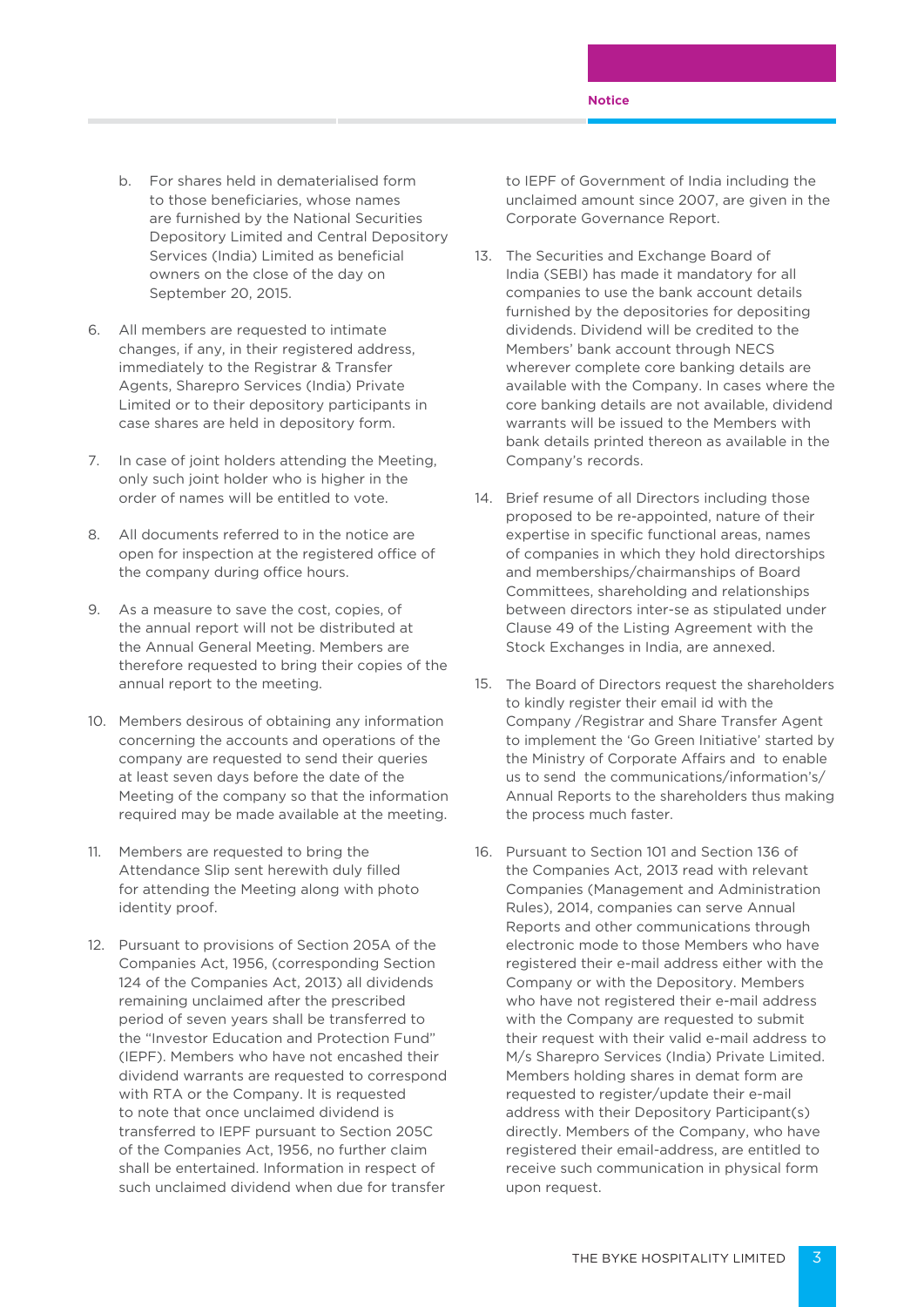

- 17. Members holding shares in physical form and desirous of making a nomination in respect of their shareholding in the Company, as permitted under Section 72 of the Act, are requested to submit details to the Registrar and Transfer Agents of the Company, in the prescribed Form SH. 13 for this purpose.
- 18. In compliance with the provisions of Section 108 of the Companies Act, 2013 ("the Act") and Rule 20 of the Companies (Management and Administration) Rules, 2014 and amendments thereof and Clause 35B of the Listing Agreement, the Company is providing its members with the facility for voting by electronic means and the business may be transacted through such voting. The Company also will be providing voting facility through polling paper at the Meeting and the members attending the Meeting who have not already cast their vote by remote e-voting may be able to exercise their voting right at the Meeting. Members who have cast their vote by remote e-voting prior to the Meeting may also attend the Meeting but shall not be entitled to cast their vote again.

# **Procedure for voting through Electronic Means**

 Necessary arrangements have been made by the Company with Central Depository Services (India) Limited (CDSL) to facilitate e-voting.

# **The instructions for shareholders voting electronicall yare as under:**

i. The voting period begins on Tuesday, 22nd September, 2015 at 9.00 A.M. and ends on Friday, 25th September, 2015 by 5.00 P.M. During this period shareholders' of the Company, holding shares either in physical form or in dematerialised form, as on the cut-off date of Saturday, 19th September, 2015 may cast their vote electronically. The e-voting module shall be disabled by CDSL for voting thereafter.

- ii. Shareholders who have already voted prior to the meeting date would not be entitled to vote at the meeting venue
- iii. The shareholders should log on to the e-voting website www.evotingindia.com.
- iv. Click on Shareholders.
- v. Now Enter your User ID
- $\blacksquare$ For CDSL: 16 digits beneficiary ID,
- **S** For NSDL: 8 Character DP ID followed by 8 DigitsClient ID,
- **Members holding shares in Physical Form** should enter Folio Number registered with the Company.
- vi. Next enter the Image Verification as displayed and Click on Login.
- vii. If you are holding shares in demat form and had logged on to www.evotingindia. com and voted on an earlier voting of any company, then your existing password is to be used.
- viii. If you are a first time user follow the steps given below:

|            | For Members holding shares in Demat Form and Physical Form                                                                                                                                                                                                                             |  |  |
|------------|----------------------------------------------------------------------------------------------------------------------------------------------------------------------------------------------------------------------------------------------------------------------------------------|--|--|
| <b>PAN</b> | Enter your 10 digit alpha-numeric *PAN issued by Income Tax Department<br>(Applicable for both demat shareholders as well as physical shareholders)                                                                                                                                    |  |  |
|            | Members who have not updated their PAN with the Company/<br>N<br>Depository Participant are requested to use the first two letters of<br>their name and the 8 digits of the sequence number in the PAN field.                                                                          |  |  |
|            | In case the sequence number is less than 8 digits enter the<br>N<br>applicable number of O's before the number after the first two<br>characters of the name in CAPITAL letters. Eq. If your name is<br>Ramesh Kumar with sequence number 1 then enter RA00000001 in<br>the PAN field. |  |  |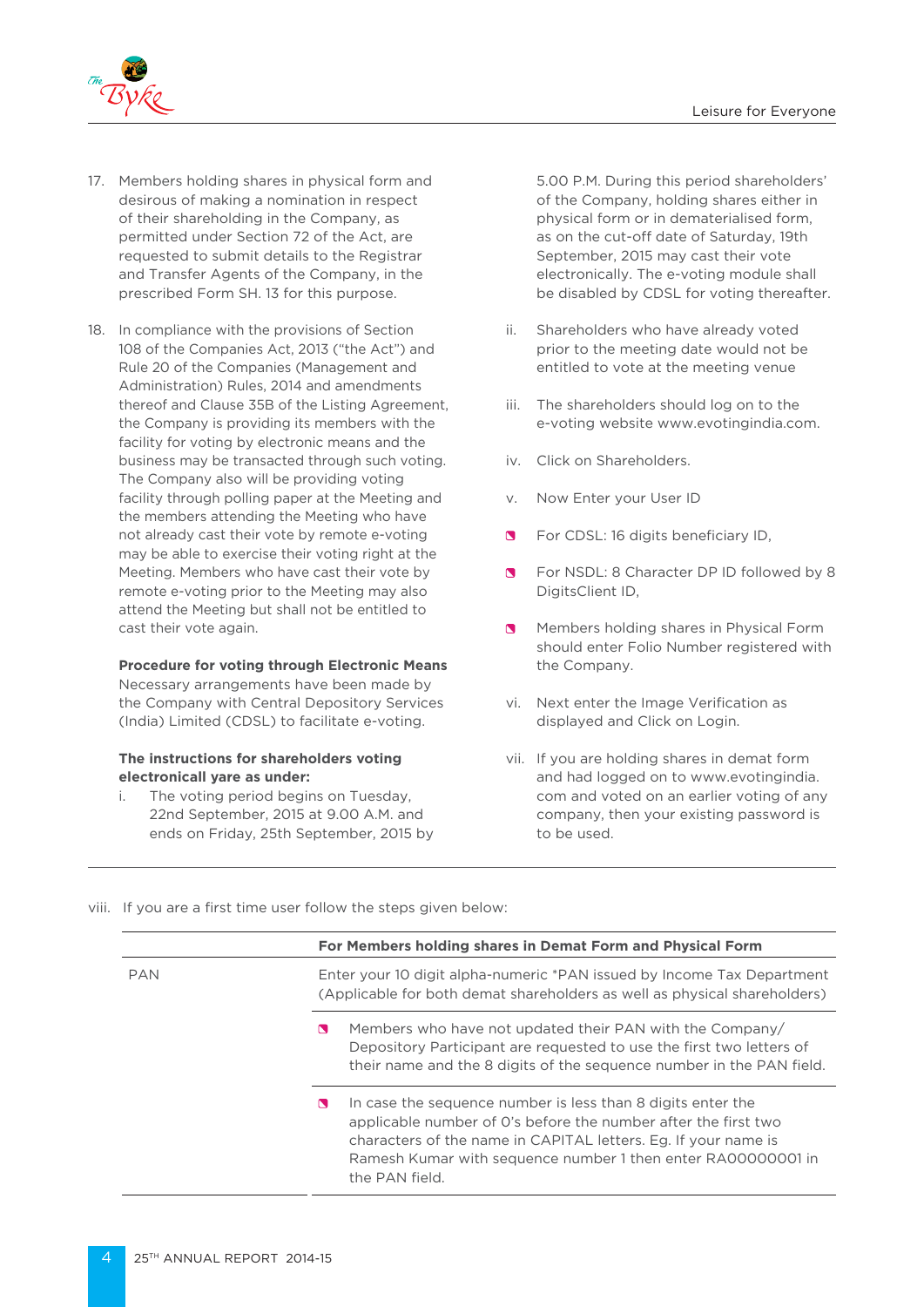#### **Notice**

| Dividend Bank Details<br>OR Date of Birth (DOB) | Enter the Dividend Bank Details or Date of Birth (in dd/mm/yyyy format)<br>as recorded in your demat account or in the company records in order to<br>login.                            |
|-------------------------------------------------|-----------------------------------------------------------------------------------------------------------------------------------------------------------------------------------------|
|                                                 | If both the details are not recorded with the depository or company<br>please enter the member id / folio number in the Dividend Bank<br>details field as mentioned in instruction (v). |

- ix. After entering these details appropriately, click on "SUBMIT" tab..
- x. Members holding shares in physical form will then directly reach the Company selection screen. However, members holding shares in demat form will now reach 'Password Creation' menu wherein they are required to mandatorily enter their login password in the new password field. Kindly note that this password is to be also used by the demat holders for voting for resolutions of any other company on which they are eligible to vote, provided that company opts for e-voting through CDSL platform. It is strongly recommended not to share your password with any other person and take utmost care to keep your password confidential.
- xi. For Members holding shares in physical form, the details can be used only for e-voting on the resolutions contained in this Notice.
- xii. Click on the EVSN for THE BYKE HOSPITALITY LIMITED on which you choose to vote.
- xiii. On the voting page, you will see "RESOLUTION DESCRIPTION" and against the same the option "YES/NO" for voting. Select the option YES or NO as desired. The option YES implies that you assent to the Resolution and option NO implies that you dissent to the Resolution.
- xiv. Click on the "RESOLUTIONS FILE LINK" if you wish to view the entire Resolution details.
- xv. After selecting the resolution you have decided to vote on, click on "SUBMIT". A confirmation box will be displayed. If you wish to confirm your vote, click on "OK", else to change your vote, click on "CANCEL" and accordingly modify your vote.
- xvi. Once you "CONFIRM" your vote on the resolution, you will not be allowed to modify your vote.
- xvii. You can also take out print of the voting done by you by clicking on "Click here to print" option on the Voting page.
- xviii.If Demat account holder has forgotten the same password then Enter the User ID and the image verification code and click on Forgot Password & enter the details as prompted by the system.
- xix. Note for Non Individual Shareholders and Custodians
	- Non-Individual shareholders (i.e. other than Individuals, HUF, NRI etc.) and Custodian are required to log on to www. evotingindia.com and register themselves as Corporates.
	- **B** A scanned copy of the Registration Form bearing the stamp and sign of the entity should be emailed to helpdesk.evoting@ cdslindia.com.
	- After receiving the login details a compliance user should be created using the admin login and password. The Compliance user would be able to link the account(s) for which they wish to vote on.
	- The list of accounts should be mailed to helpdesk.evoting@cdslindia.com and on approval of the accounts they would be able to cast their vote.
	- A scanned copy of the Board Resolution and Power of Attorney (POA) which they have issued in favour of the Custodian, if any, should be uploaded in PDF format in the system for the scrutinizer to verify the same.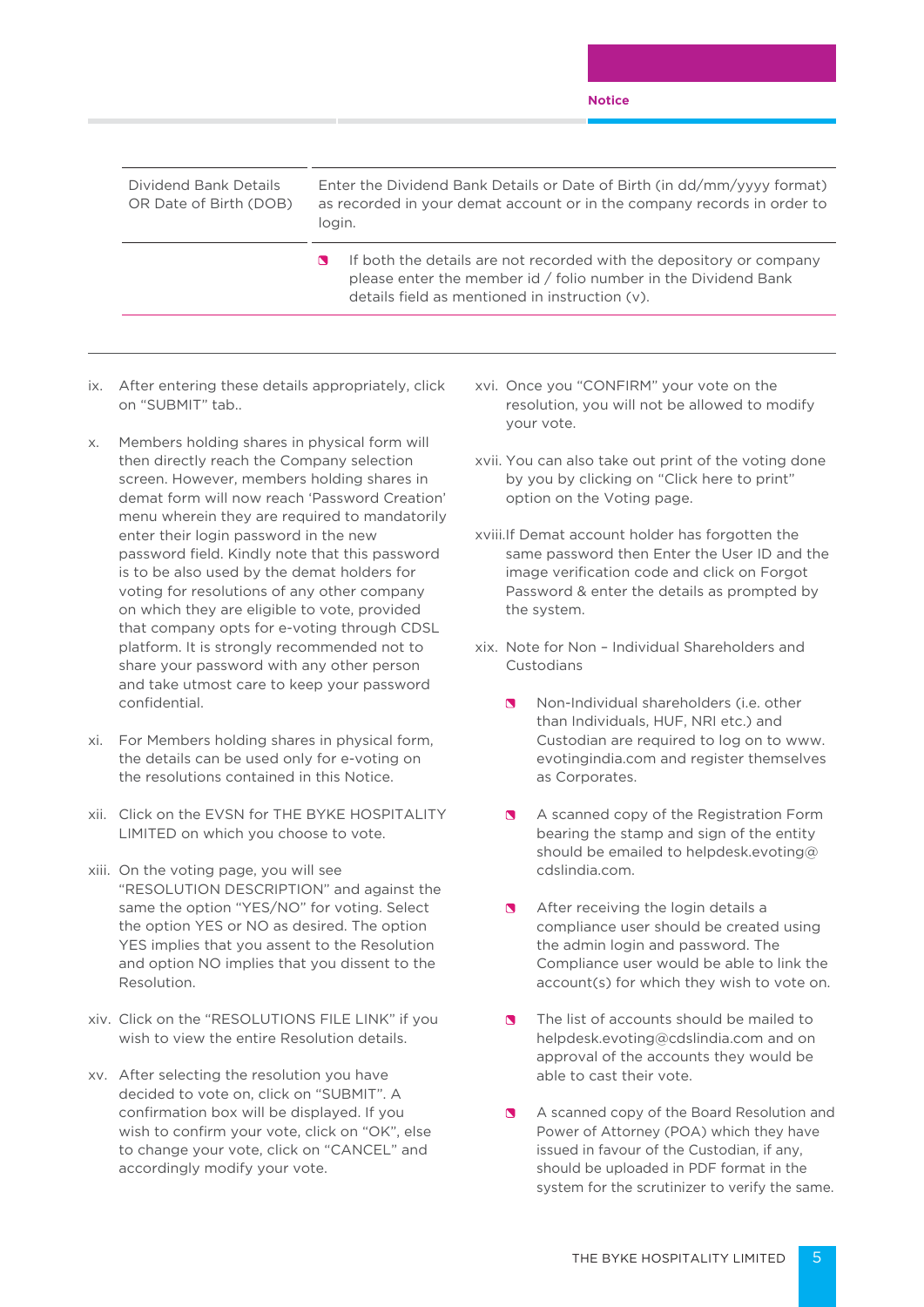

- xx. In case you have any queries or issues regarding e-voting, you may refer the Frequently Asked Questions ("FAQs") and e-voting manual available at www. evotingindia.com, under help section or write an email to helpdesk.evoting@cdslindia.com.
- 19. Ms. Suman Sureka & Associates (Membership No. 6842), Practisting Company Secretary, have been appointed as Scrutinizer to scrutinize the e-voting process in a fair and transparent manner.
- 20. Members who do not have access to remote e-voting facility may send duly completed Ballot Form (enclosed with the Annual Report) so as to reach the Scrutinizer appointed by the Board of Directors of the Company, at the address Ms. Suman Sureka, C/o The Byke Hospitality Limited, Shree Shakambhari Corporate Park, Plot No. 156-158, Chakravarty Ashok Complex, J.B. Nagar, Andheri (E), Mumbai – 400 099, not later than Friday, 25th September, 2015 (5.00 p.m. IST). Ballot Forms deposited in person or sent by post or courier at the expense of the Member will also be accepted. Members have the option to request for physical copy of the Ballot Form by sending an e-mail to investors.care@ thebyke.com by mentioning their Folio/DP ID and Client ID No. However, the duly completed Ballot Form should reach the Scrutinizer not later than Friday, 25th September, 2015 (5.00

p.m. IST). Ballot Form received after this date will be treated as invalid.

- 21. The Scrutinizer after scrutinizing the votes cast at the Meeting by Poll and through remote e-voting, will not later than two (2) days of conclusion of the Meeting, make a consolidated Scrutinizer's Report and submit the same forthwith to the Chairman of the Company or a person authorised by him in writing, who shall countersign the same.
- 22. The Results declared along with the consolidated Scrutinizer's Report shall be hosted on the website of the Company (www.thebyke.com) and on the website of the CDSL. The Results shall simultaneously be communicated to Stock Exchanges where the Shares of the Company are listed.
- 23. The Resolutions shall be deemed to be passed on the date of the Meeting, i.e. September 26, 2015 subject to receipt of the requisite number of votes in favour of the Resolutions.

#### **By order of the Board of Directors**

for The Byke Hospitality Limited

# Sd/- Swati Gupta

Company Secretary

Matheran (Maharashtra), July 29, 2015

# **EXPLANATORY STATEMENT**

# **(Pursuant to Section 102 of the Companies Act, 2013)**

## **Item No 5**

CA Sudha Gupta joined the Board of Directors of the Company on 27th May, 2015 as Additional Director of the Company pursuant to Section 161 of the Companies Act, 2013. Pursuant to the provisions of Section 161 of the Companies Act, 2013, CA Sudha Gupta will hold office up to the date of ensuing AGM.

In terms of Section 149 read with Schedule IV and all other applicable provisions of the Companies

Act, 2013, CA Sudha Gupta (DIN 01749008) is proposed to be appointed as an Independent Director for a term of 5 years.

The Company has received a notice in writing under the provisions of Section 160 of the Companies Act, 2013, from a member along with a deposit of  $\bar{z}$  100,000/- (Rupees One Lacs only) proposing her candidature for office of Director to be appointed as such under the provisions of Section 149 of the Companies Act, 2013 read with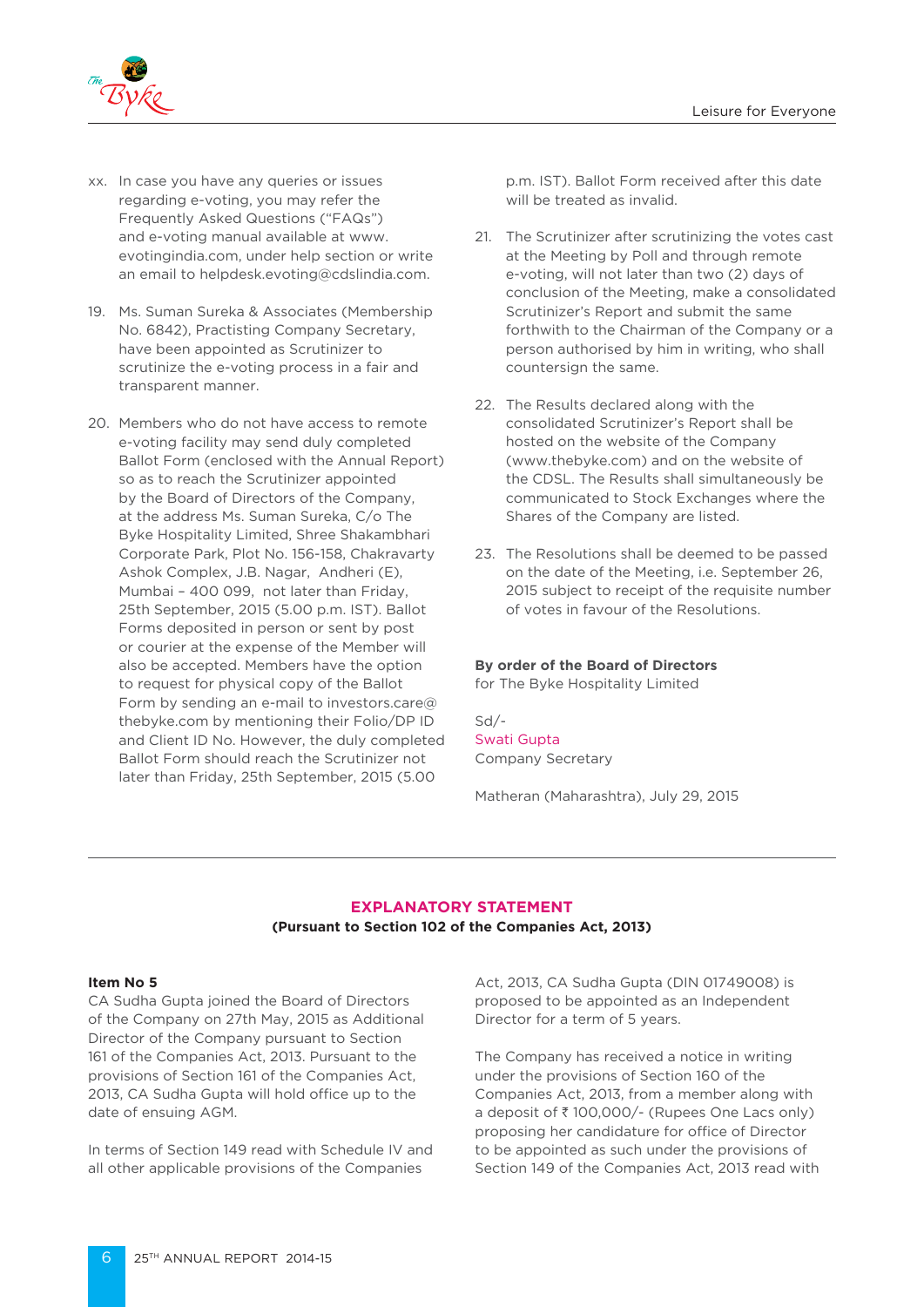Schedule IV and all other applicable provisions of the Companies Act, 2013.

The Company has received from CA Sudha Gupta (i) Consent in writing to act as director in Form DIR 2 pursuant to Rule 8 of Companies (Appointment & Qualification of Directors) Rules, 2014, (ii) intimation in Form DIR 8 in terms of Companies (Appointment & Qualification of Directors) Rules, 2014, to the effect that she is not disqualified under sub section (2) of Section 164 of the Companies Act, 2013, (iii) Declaration of independence, that she meet the criteria of independence as provided in Section 149 (6) of the Companies Act, 2013.

A copy of the draft letter for appointment of CA Sudha Gupta as director setting out terms and conditions is available for inspection without any fee by the members at the Company's Registered Office during normal business hours on working days up to the date of the ANNUAL GENERAL **MEETING** 

The Board considers that her continued association would be of immense benefit to the Company and it is desirable to continue to avail the services of CA Sudha Gupta as a women director and Independent **Director** 

No Director, Key Managerial Personnal, or their relatives, except CA Sudha Gupta to whom the resolution relates, is interested or concerned in the resolution.

The Board recommends the resolution set forth in Item No. 5 for the approval of the members.

#### **Item No 6**

Mr.Vikash Kumar Agarwal joined the Board of Directors of the Company on 27th May, 2015 as Additional Director of the Company pursuant to Section 161 of the Companies Act, 2013. Pursuant to the provisions of Section 161 of the Companies Act, 2013, Mr. Vikash Kumar Agarwal will hold office up to the date of the ensuing AGM.

The resolution seeks the approval of members for the appointment of Mr. Vikash Kumar Agarwal (DIN 03543788) as Director (Non Executive) liable to retire by rotation.

The Company has received a notice in writing under the provisions of Section 160 of the Companies Act, 2013, from a member along with a deposit of ₹100,000/ (Rupees One Lacs Only)

proposing the candidature of Mr. Vikash Kumar Agarwal for office of Director to be appointed under the provisions of the Companies Act, 2013.

The Company has received from Mr. Vikash Kumar Agarwal (i) consent in writing to act as director in Form DIR 2 pursuant to Rule 8 of Companies (Appointment & Qualification of Directors) Rules, 2014, (ii) intimation in Form DIR 8 in terms of Companies (Appointment & Qualification of Directors) Rules, 2014, to the effect that he is not disqualified under subsection (2) of Section 164 of the Companies Act, 2013.

A copy of the draft letter for appointment of Mr. Vikash Kumar Agarwal as director setting out terms and conditions is available for inspection without any fee by the members at the Company's Registered Office during normal business hours on working days up to the date of the ANNUAL GENERAL MEETING.

The Board considers that his continued association would be of immense benefit to the Company and it is desirable to continue to avail the services of Mr. Vikash Kumar Agarwal as Non Executive Director.

No Director, Key Managerial Personnel of the Company, or and their relatives are concerned or interested, financial or otherwise other, than Mr. Vikash Kumar Agarwal (along with his relatives) to whom the resolution relates, who is interested or concerned in the resolution.

The Board recommends the resolution set forth in Item No. 6 for the approval of the members

#### **Item No. 7**

Under the provisions of the Companies Act, 2013, (the "Act") certain documents such as the register of members and index of members - separately for each class of equity and preference shares, register and index of debenture holders, register and index of any other Security holders, Register of Renewed and Duplicate Shares / Debentures / Securities Certificates, Register of Sweat Equity Shares, Register of ESOP and other shares related documents and books, are required to be maintained at the registered office of the Company unless a special resolution is passed in a general meeting authorising the keeping of the register at any other place within the city, town or village in which the registered office is situated or any other place in India in which more than one-tenth of the total members entered in the register of members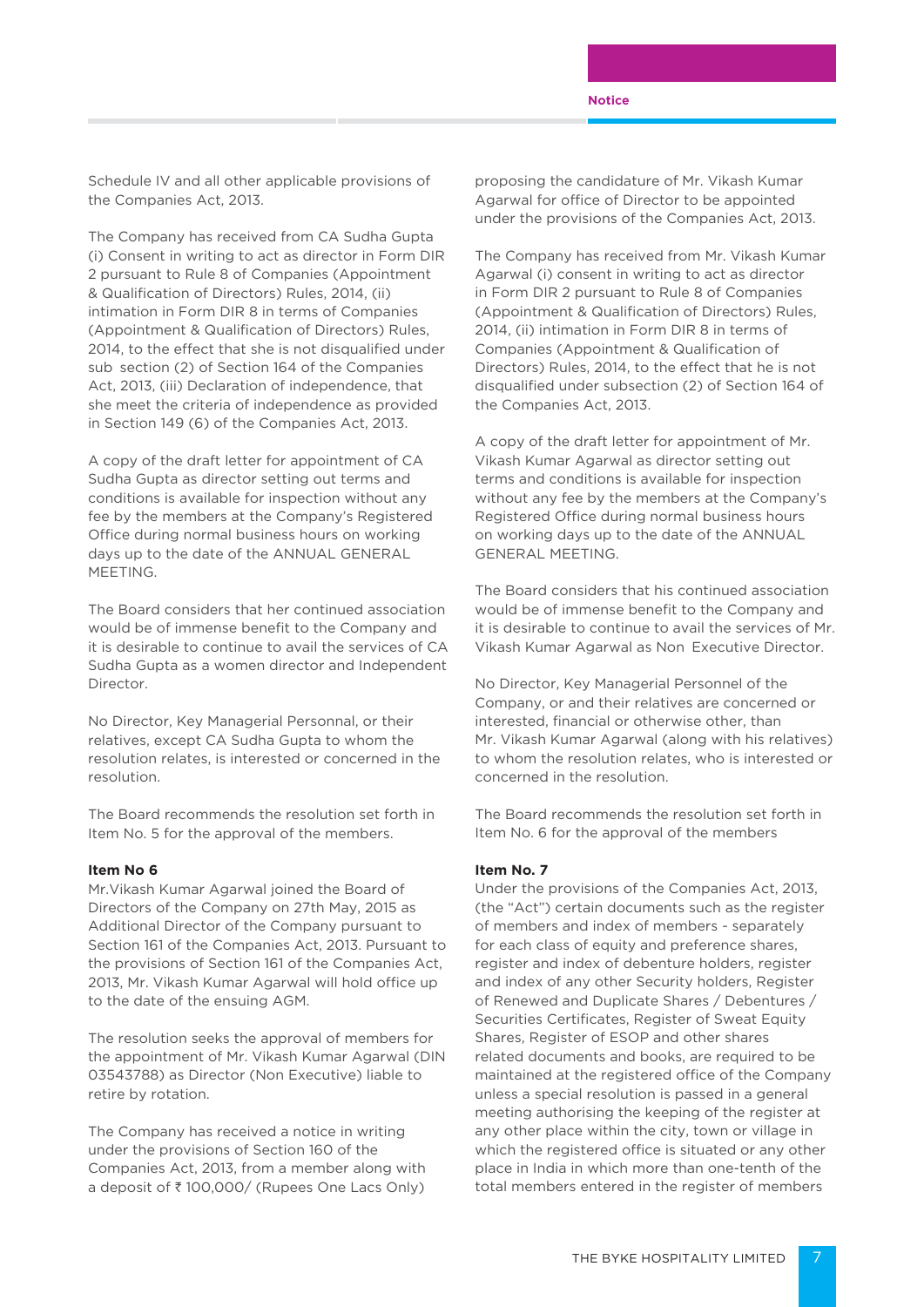

reside. M/s. Sharepro Services (I) Private Limited, Mumbai is Company's Registrar and Share Transfer Agent (RTA), who have been providing depository related services for the shares / debentures / securities held in demat mode and also acting as the Share Transfer Agent for the shares / debentures / securities held in physical segment.

In view of the enabling provisions of Companies Act, 2013 as explained above, it is proposed to keep the aforementioned Registers and documents at the premises of the R & T Agents as stated in the resolution.

Your Directors recommend Resolution at Item No. 7 as a Special Resolution for approval of the members.

None of the Directors and Key Managerial Personnel of the Company or their respective relatives is, in any way, deemed to be concerned or interested in this item of business.

# **By order of the Board of Directors**

for The Byke Hospitality Limited

Sd/- Swati Gupta Company Secretary

Matheran (Maharashtra), July 29, 2015

# **Details of Directors seeking appointment / reappointment at the ensuing Annual General Meeting of the Company:**

| Name of Director                         | Mr. Pramod Patodia         | CA Sudha Gupta                                                                                                   | Mr. Vikash Kumar Agarwal                                                                                                                                                                |
|------------------------------------------|----------------------------|------------------------------------------------------------------------------------------------------------------|-----------------------------------------------------------------------------------------------------------------------------------------------------------------------------------------|
| <b>DIN</b>                               | 03503728                   | 01749008                                                                                                         | 03543788                                                                                                                                                                                |
| Date of Birth                            | 17/07/1966                 | 12/01/1980                                                                                                       | 13/02/1976                                                                                                                                                                              |
| Date of first appointment                | 30/03/2011                 | 27/05/2015                                                                                                       | 27/05/2015                                                                                                                                                                              |
| Expertise in specific functional<br>area | Hotel & Resort<br>Industry | Well experienced<br>in the areas of<br>accounting, finance,<br>management, and<br>corporate advisory<br>services | Rich experience in the<br>Financial services sector.<br>Developing strategy and<br>vision, conceptualizing,<br>building and leading cross<br>functional geographically<br>diverse teams |
|                                          |                            |                                                                                                                  |                                                                                                                                                                                         |

#### **(Pursuant to Clause 49 of the Listing Agreement with the Stock Exchanges):**

| Qualification                 | Graduate | C.A & C.S. | Graduate |
|-------------------------------|----------|------------|----------|
| Details of shares held in the | Nil      | Nil        | Nil      |
| Company                       |          |            |          |
| Board Membership of other     | Nil      | Two (2)    | Nil      |
| Companies as on March 31.     |          |            |          |
| 2015                          |          |            |          |
| Chairman / Member of          | Nil      | Three (3)  | Nil      |
| the Committees * of other     |          |            |          |
| Companies on which he is      |          |            |          |
| director as on March 31, 2015 |          |            |          |

\* The Committees include the Audit Committee and Stakeholder Relationship Committee and Nomination & Remuneration Committee.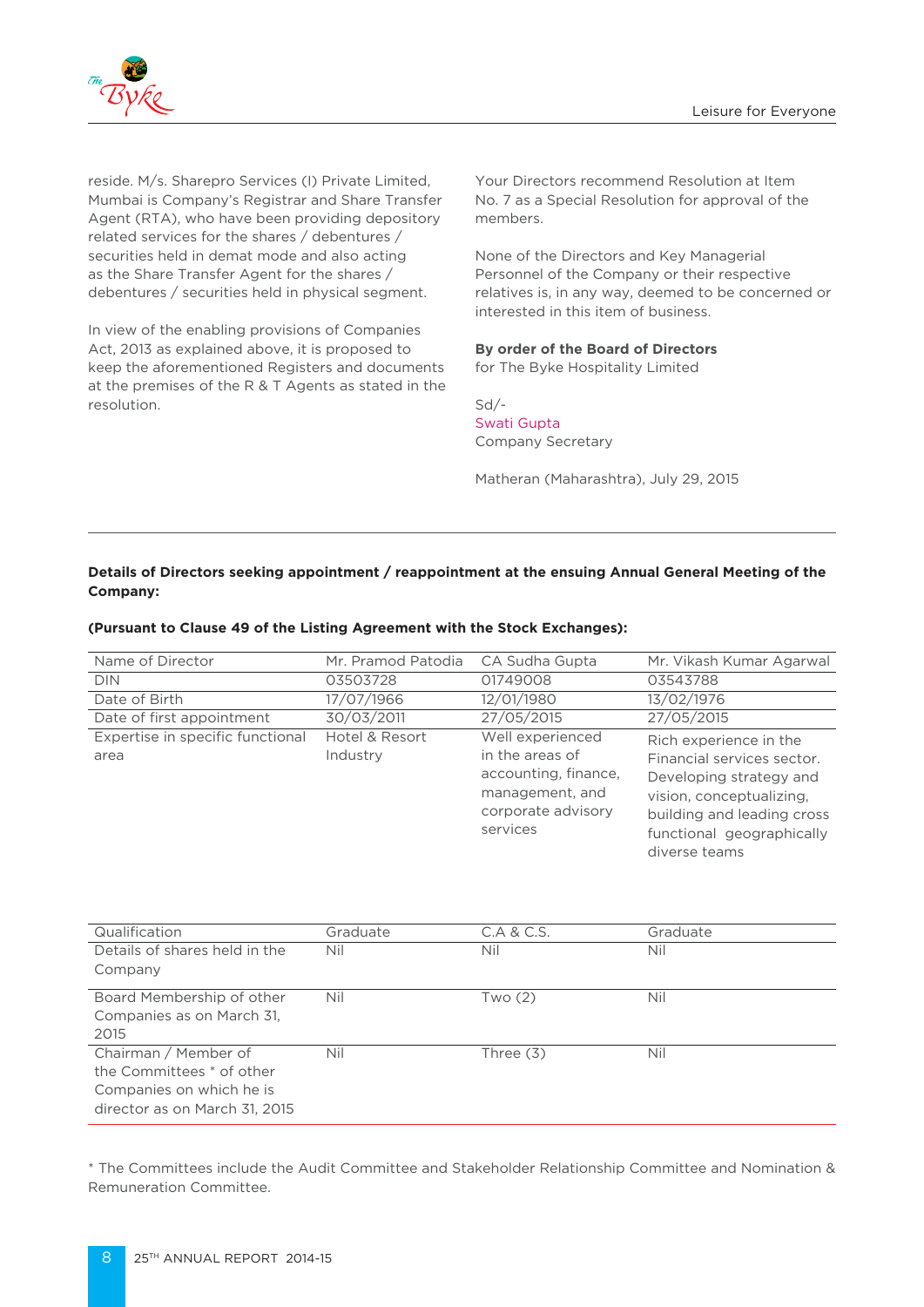# **THE BYKE HOSPITALITY LIMITED**

**Registered Office:** Shree Shakambhari Corporate Park, Plot No. 156-158, Chakravarti Ashok Society, J.B. Nagar, Andheri (East), Mumbai- 400 099 CIN: L67190MH1990PLC056009

#### **ATTENDANCE SLIP**

 $\_$  , and the state of the state of the state of the state of the state of the state of the state of the state of the state of the state of the state of the state of the state of the state of the state of the state of the  $\_$  , and the set of the set of the set of the set of the set of the set of the set of the set of the set of the set of the set of the set of the set of the set of the set of the set of the set of the set of the set of th  $\_$  , and the state of the state of the state of the state of the state of the state of the state of the state of the state of the state of the state of the state of the state of the state of the state of the state of the  $\_$  , and the state of the state of the state of the state of the state of the state of the state of the state of the state of the state of the state of the state of the state of the state of the state of the state of the

**(Please complete this Attendance slip and hand it over at the entrance of the Meeting Hall)**

Regd. Folio No.\_\_\_\_\_\_\_\_\_\_\_\_\_\_\_\_\_\_\_\_\_\_\_\_\_

No. of Shares Held .\_\_\_\_\_\_\_\_\_\_\_\_\_\_\_\_\_\_\_\_\_\_

Client ID\*\_\_\_\_\_\_\_\_\_\_\_\_\_\_\_\_\_\_\_\_\_\_

DP ID\*\_\_\_\_\_\_\_\_\_\_\_\_\_\_\_\_\_\_\_\_\_\_\_\_

Name and Address of the Shareholder

I hereby record my presence at the 25<sup>th</sup> ANNUAL GENERAL MEETING of the Company held on Saturday, September 26, 2015 at 11.00 a.m. Anchorage Hall, Hotel Suba International, 211, Chakala Sahar Road, Andheri (East), Mumbai- 400 099

Signature of Shareholder/ Proxy

\* Applicable for investors holding shares in electronic form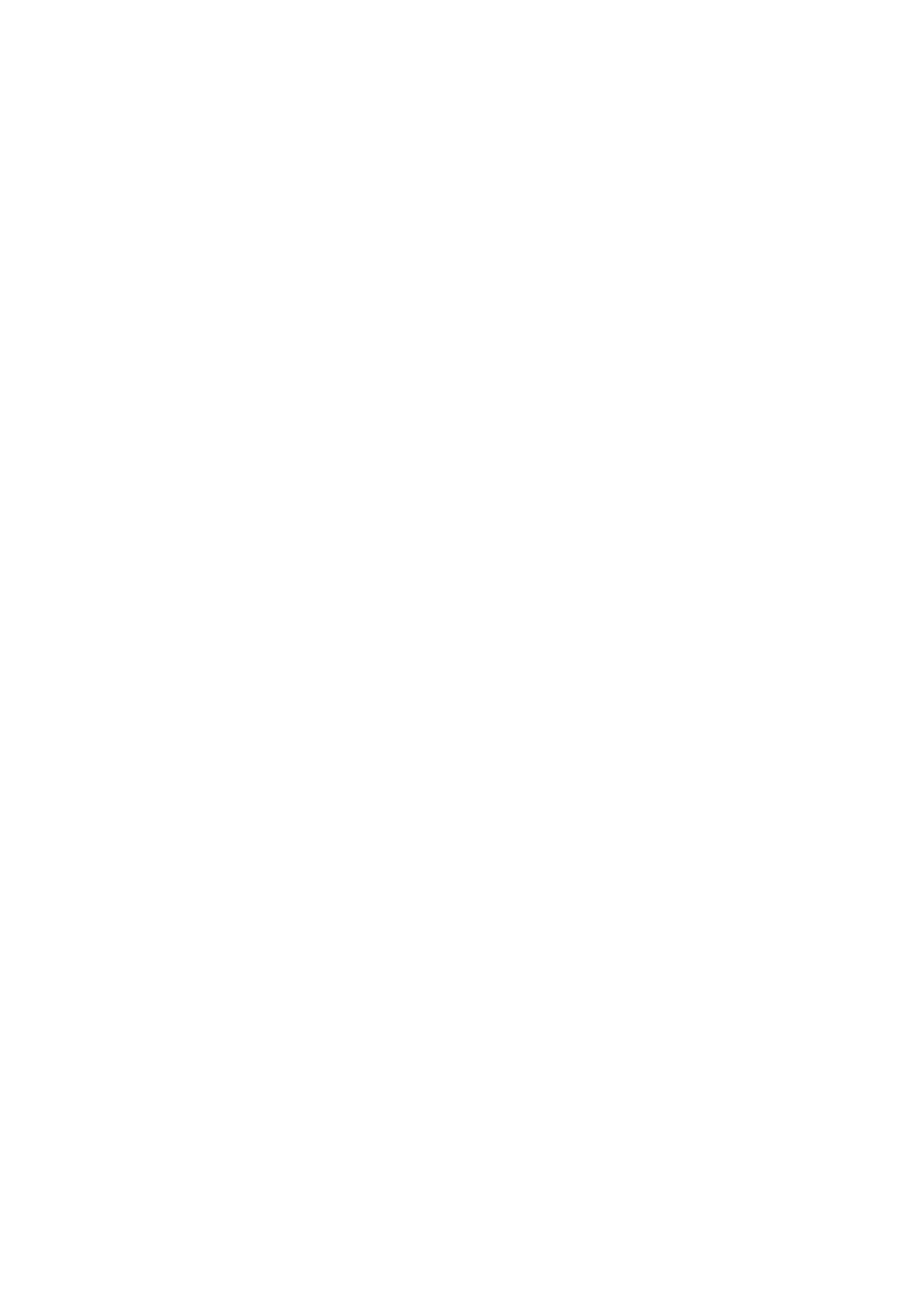# **THE BYKE HOSPITALITY LIMITED**

Registered Office: Shree Shakambhari Corporate Park, Plot No. 156-158, Chakravarti Ashok Society, J.B. Nagar, Andheri (East), Mumbai- 400 099 CIN: L67190MH1990PLC056009

#### **Form No. MGT-11 FORM OF PROXY**

Pursuant to Section 105(6) of the Companies Act, 2013 and Rule 19(3) of the Companies (Management and Administration) Rules, 2014.

Venue of the meeting : Anchorage Hall, Hotel Suba International, 211, Chakala, Sahar Road, Andheri (East) Mumbai - 400099.

Date & Time : September 26, 2015 at 11.00 am

ďÞ

#### **PLEASE FILL ATTENDANCE SLIP AND HAND IT OVER AT THE ENTRANCE OF THE MEETING VENUE**

| Name                                                         |                                                                                                                                                                                                                  |
|--------------------------------------------------------------|------------------------------------------------------------------------------------------------------------------------------------------------------------------------------------------------------------------|
| <b>Registered Address</b>                                    |                                                                                                                                                                                                                  |
| Email ID                                                     | and the control of the control of the control of the control of the control of the control of the control of the                                                                                                 |
| $DPID^*$                                                     |                                                                                                                                                                                                                  |
| Client ID*                                                   |                                                                                                                                                                                                                  |
| Folio No                                                     |                                                                                                                                                                                                                  |
| *Applicable for investors holding shares in Electronic form. |                                                                                                                                                                                                                  |
|                                                              | being a member/members of The Byke Hospitality Limited hereby appoint the following as                                                                                                                           |
| resolutions as are indicated below;                          | my/our Proxy to attend vote (for me/us and on my/our behalf at the 25th Annual General Meeting of the<br>Company to be held on September 26, 2015 at 11.00 am and at any adjournment thereof) in respect of such |
|                                                              |                                                                                                                                                                                                                  |
|                                                              |                                                                                                                                                                                                                  |
|                                                              |                                                                                                                                                                                                                  |
|                                                              |                                                                                                                                                                                                                  |
|                                                              |                                                                                                                                                                                                                  |
|                                                              |                                                                                                                                                                                                                  |
|                                                              |                                                                                                                                                                                                                  |
|                                                              |                                                                                                                                                                                                                  |
|                                                              |                                                                                                                                                                                                                  |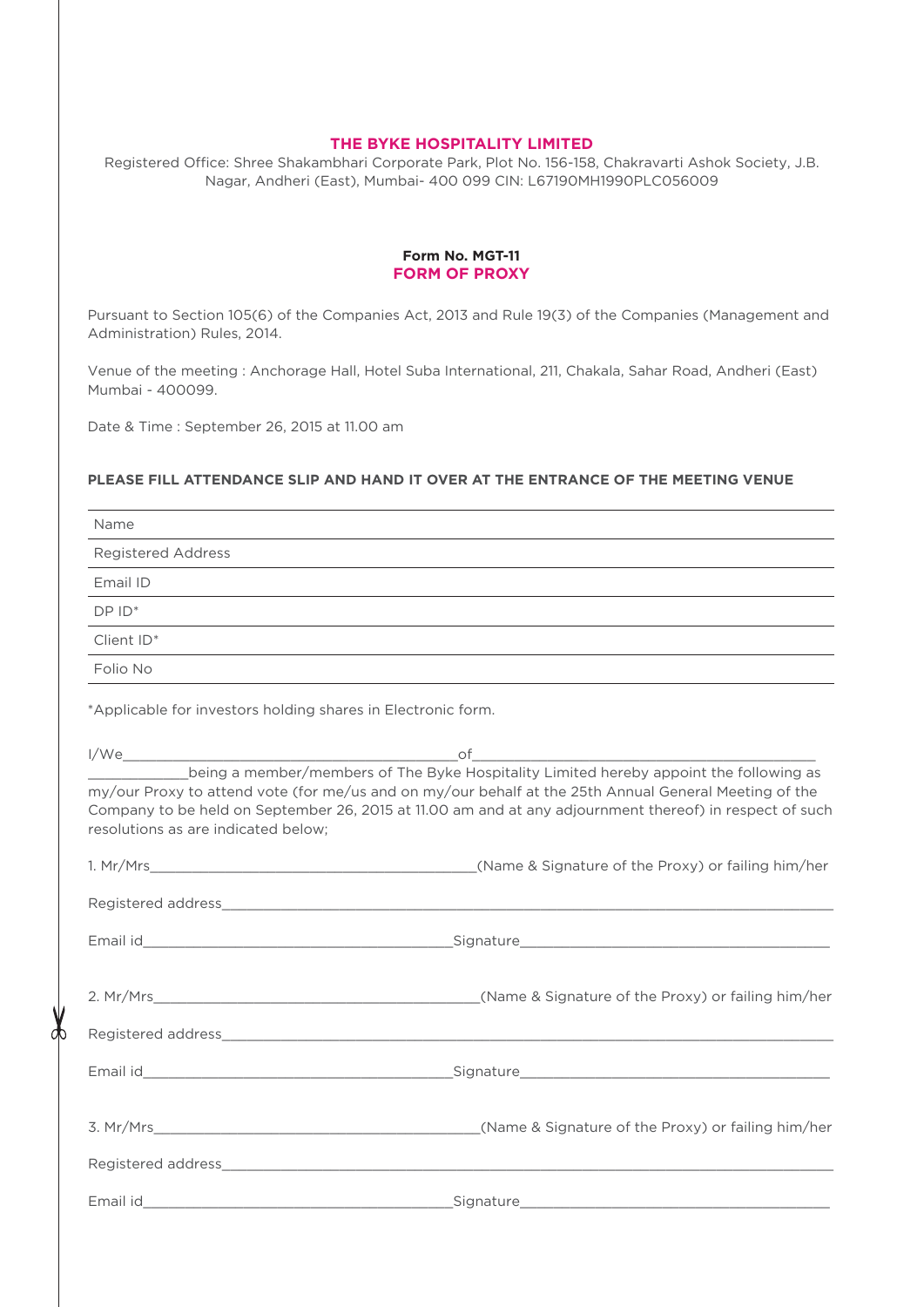\*\* I/We direct my/our Proxy to vote on the Resolutions in the manner as indicated below:

| Sl.No.          | Resolution                                                                                                                                                   | Number of<br>shares held | For | Against |  |  |  |
|-----------------|--------------------------------------------------------------------------------------------------------------------------------------------------------------|--------------------------|-----|---------|--|--|--|
|                 | <b>Ordinary Business</b>                                                                                                                                     |                          |     |         |  |  |  |
| 1.              | Adoption of audited Financial Statements<br>for the financial year ended March 31, 2015<br>and reports of the Board of Directors and<br>the Auditors Thereon |                          |     |         |  |  |  |
| 2.              | Conformation of final dividend of 10% i.e.<br>₹1/- per share on the equity shares of the<br>Company for the financial year 2014 - 15.                        |                          |     |         |  |  |  |
| 3.              | Re-appointment of Mr Pramod Patodia,<br>who retires by rotation                                                                                              |                          |     |         |  |  |  |
| $\mathcal{A}$ . | Re-appointment of M/s A.P. Sanzgiri &<br>Co., Chartered Accountants, as Auditors                                                                             |                          |     |         |  |  |  |
|                 | <b>Special Business</b>                                                                                                                                      |                          |     |         |  |  |  |
| 5.              | Appointment of CA Sudha Gupta as an<br>Independent Director                                                                                                  |                          |     |         |  |  |  |
| 6.              | Appointment of Mr. Vikash Kumar<br>Agarwal as an Non-Executive Director                                                                                      |                          |     |         |  |  |  |
| 7.              | Maintenance of the Register of Members<br>and related books at a place other than<br>the Registered Office of the Company                                    |                          |     |         |  |  |  |

 $**$  This is optional. Please put a tick mark  $(\checkmark)$  in the appropriate column against the resolutions indicated in the box. If a member leaves the "For" or "Against" column blank against any or all the Resolutions, the proxy will be entitled to vote in the manner he/she thinks appropriate. If a member wishes to abstain from voting on a particular resolution, he/she should write "Abstain" across the boxes against the Resolution.

Signature (s) of Member(s)

Affix One Rupee Revenue Stamp

Signed this ---------------- day of ------------------ 2015.

#### **Notes:**

- 1. The Proxy to be effective should be deposited at the Registered office of the company not less than FORTY EIGHT HOURS before the commencement of the Meeting.
- 2. A Proxy need not be a member of the Company.
- 3. In the case of joint holders, the vote of the senior who tenders a vote, whether in person or by proxy, shall be accepted to the exclusion of the vote of the other joint holders. Seniority shall be determined by the order in which the names stand in the Register of Members.
- 4. The form of Proxy confers authority to demand or join in demanding a poll.
- 5. The submission by a member of this form of proxy will not preclude such member from attending in person and voting at the meeting.
- 6. In case a member wishes his/her votes to be used differently, he/she should indicate the number of shares under the columns "For" or "Against" as appropriate.